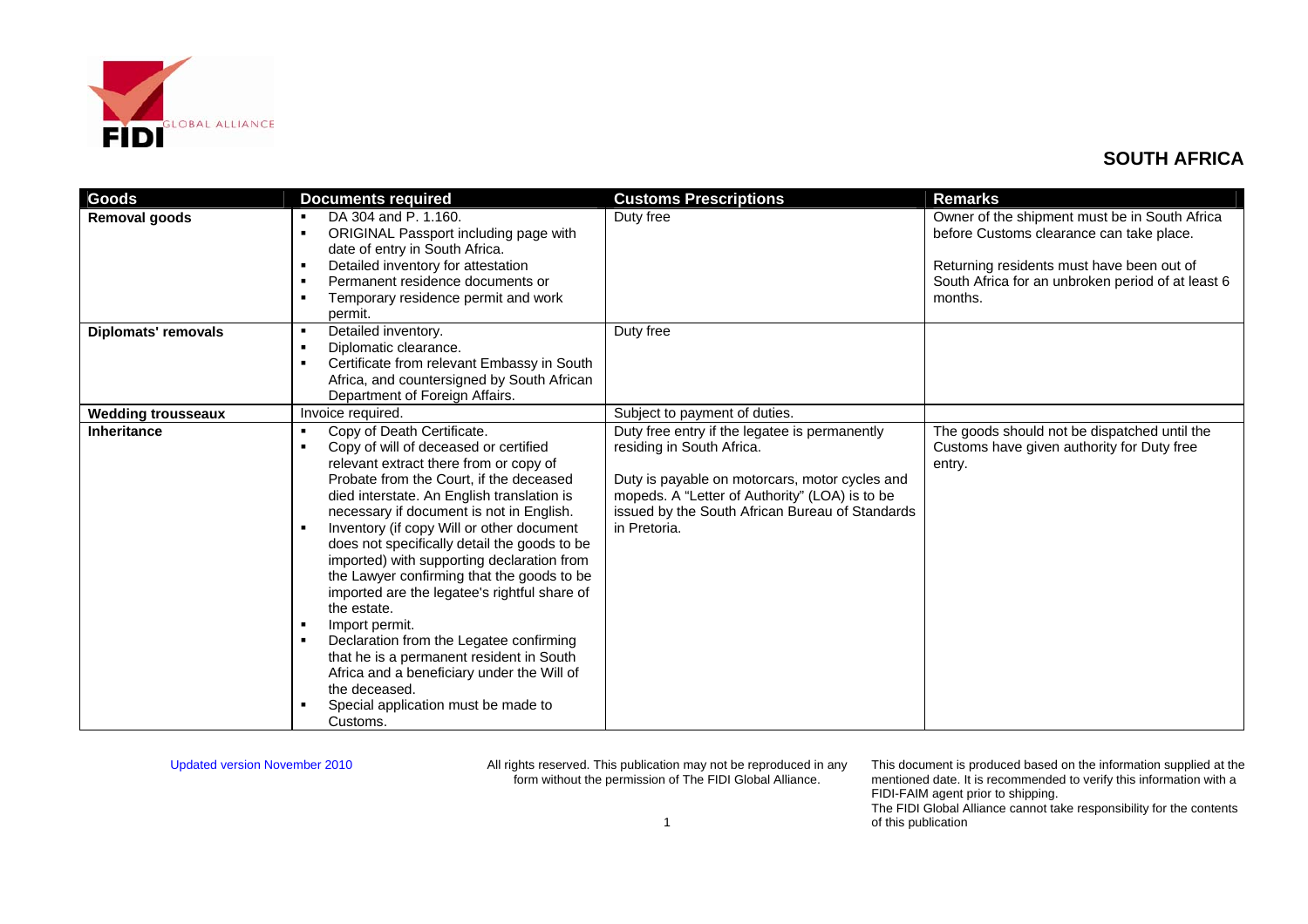

| Goods                                                                           | <b>Documents required</b>                                                                                                                                                                                                                                                                                                                                                                                                                                                                                                                                                                               | <b>Customs Prescriptions</b>                                                                                                                                                                                                                                                                                                | <b>Remarks</b>                                                                                                                                                                                                                                                                                                                                                                                                                                                                                                                                                                                                                  |
|---------------------------------------------------------------------------------|---------------------------------------------------------------------------------------------------------------------------------------------------------------------------------------------------------------------------------------------------------------------------------------------------------------------------------------------------------------------------------------------------------------------------------------------------------------------------------------------------------------------------------------------------------------------------------------------------------|-----------------------------------------------------------------------------------------------------------------------------------------------------------------------------------------------------------------------------------------------------------------------------------------------------------------------------|---------------------------------------------------------------------------------------------------------------------------------------------------------------------------------------------------------------------------------------------------------------------------------------------------------------------------------------------------------------------------------------------------------------------------------------------------------------------------------------------------------------------------------------------------------------------------------------------------------------------------------|
| New furniture, Household<br>items, Presents and<br><b>Souvenirs</b>             |                                                                                                                                                                                                                                                                                                                                                                                                                                                                                                                                                                                                         | Subject to payment of full duties.                                                                                                                                                                                                                                                                                          |                                                                                                                                                                                                                                                                                                                                                                                                                                                                                                                                                                                                                                 |
| <b>Works of art, Antiques</b>                                                   |                                                                                                                                                                                                                                                                                                                                                                                                                                                                                                                                                                                                         | Duty free entry if:<br>Works of art are forming a part of a bona<br>fide household removal, or<br>Articles are over 100 years old.<br>٠<br>These articles have been in the use and<br>$\blacksquare$<br>possession of the owner for more than 12<br>months and<br>Are not for sale or other disposal.                       |                                                                                                                                                                                                                                                                                                                                                                                                                                                                                                                                                                                                                                 |
| <b>Precious metal objects</b>                                                   |                                                                                                                                                                                                                                                                                                                                                                                                                                                                                                                                                                                                         | Duty free entry is allowed on the same basis and<br>under the same conditions as furniture and other<br>articles.                                                                                                                                                                                                           |                                                                                                                                                                                                                                                                                                                                                                                                                                                                                                                                                                                                                                 |
| Motor cars, motor-cycles,<br>mopeds, power-driven boats<br>with inboard engines | Customs form DA 304/A<br>$\blacksquare$<br><b>Registration papers</b><br>$\blacksquare$<br>Document showing that the vehicle has<br>$\blacksquare$<br>been in the owner's use and possession<br>abroad for more than 365 days before the<br>importation of the vehicle (original<br>purchase invoice, insurance certificate,<br>etc<br>Import permit<br>л.<br>A "Letter of Authority" (LOA) issued by the<br>South African Bureau of Standards in Pretoria,<br>has to be submitted to Customs at the time of<br>clearance of all motor vehicles (excluding motor<br>cycles) imported into South Africa. | Duty free entry if:<br>The vehicles (cars, motor cycles, mopeds) will<br>not be sold or otherwise disposed of for 2 years<br>after the date of importation.<br>Value Added Tax at current rate is assessed on<br>the imported value of the vehicle.<br>A fee of R1800.00 per vehicle, payable to the<br>SABS is applicable. | Temporary residents must pay a CASH Customs<br>Bond to cover full duties and taxes and can only<br>apply for a refund from the South African<br>Department of Customs & Excise of this Cash<br>Bond on proof of re-export of the motor car from<br>South Africa.<br>Returning residents pay full duties and taxes.<br>Temporary residents must provide a customs<br>bond to cover full duties and taxes, and do not<br>need an Import Permit.<br>Foreign Diplomats pay no duties or taxes,<br>subject to provision of Diplomatic clearance<br>certificate, and proof of value.<br>No left-hand drive motor vehicles new or used |

Updated version November 2010 All rights reserved. This publication may not be reproduced in any form without the permission of The FIDI Global Alliance.

This document is produced based on the information supplied at the mentioned date. It is recommended to verify this information with a FIDI-FAIM agent prior to shipping. The FIDI Global Alliance cannot take responsibility for the contents of this publication

2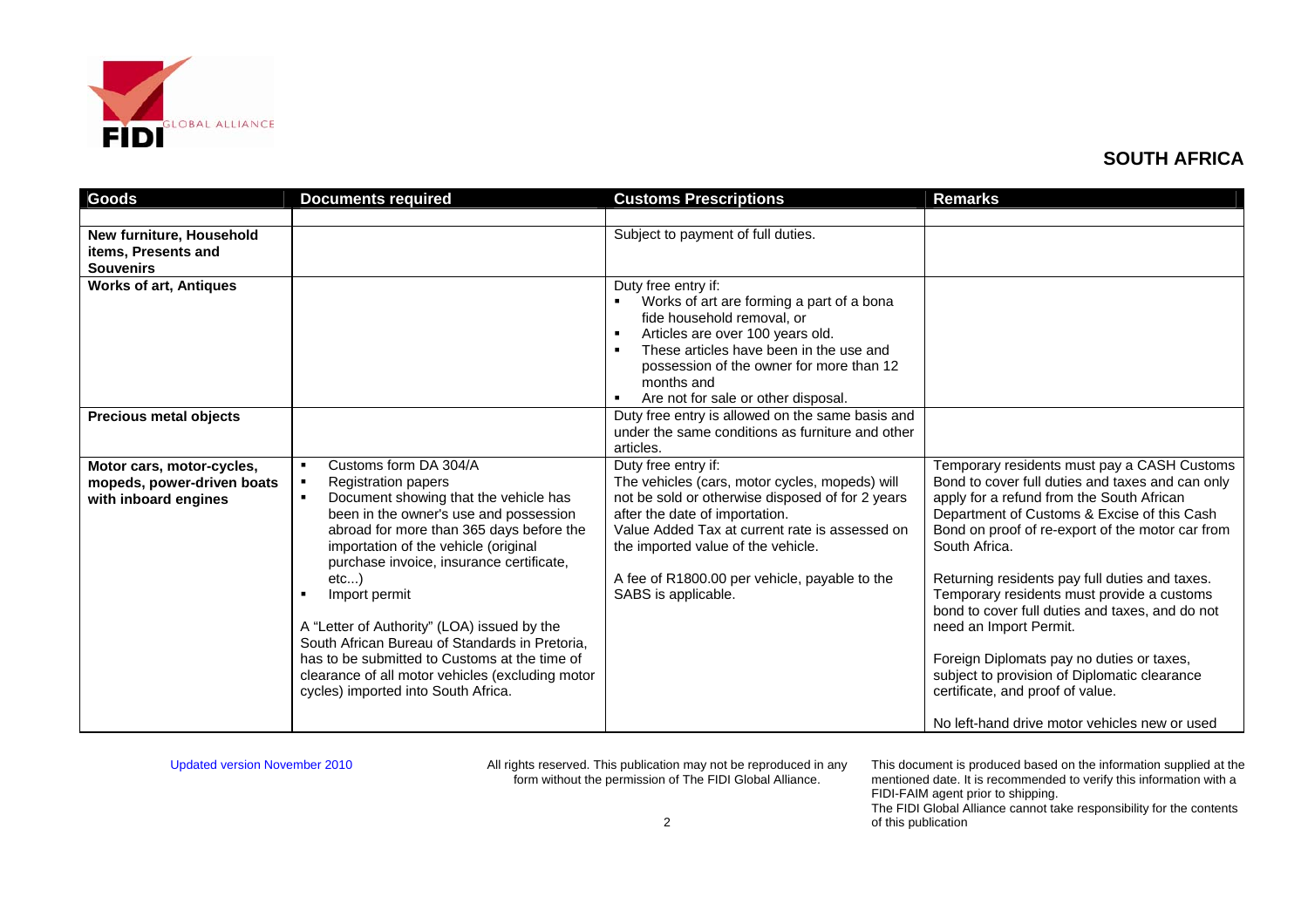

| Goods                                                                                                                                                                         | <b>Documents required</b>                                                                                                                                                                                                                                                     | <b>Customs Prescriptions</b>                                                                                                                                                                                                                                                                                                                                                                                | <b>Remarks</b>                                                                                                                                                                                                                                                                                                                               |
|-------------------------------------------------------------------------------------------------------------------------------------------------------------------------------|-------------------------------------------------------------------------------------------------------------------------------------------------------------------------------------------------------------------------------------------------------------------------------|-------------------------------------------------------------------------------------------------------------------------------------------------------------------------------------------------------------------------------------------------------------------------------------------------------------------------------------------------------------------------------------------------------------|----------------------------------------------------------------------------------------------------------------------------------------------------------------------------------------------------------------------------------------------------------------------------------------------------------------------------------------------|
|                                                                                                                                                                               |                                                                                                                                                                                                                                                                               |                                                                                                                                                                                                                                                                                                                                                                                                             | purchased after January 1 <sup>st</sup> , 2000, will be<br>allowed to be imported in South Africa.                                                                                                                                                                                                                                           |
| <b>Caravans, trailers</b>                                                                                                                                                     |                                                                                                                                                                                                                                                                               | Subject to payment of duties.                                                                                                                                                                                                                                                                                                                                                                               |                                                                                                                                                                                                                                                                                                                                              |
| Dangerous Goods, Firearms                                                                                                                                                     | Import permit<br>$\bullet$<br>South African Police Firearm Registrar<br>Certificate SAP 312                                                                                                                                                                                   |                                                                                                                                                                                                                                                                                                                                                                                                             |                                                                                                                                                                                                                                                                                                                                              |
| Narcotics, drugs, incitements                                                                                                                                                 |                                                                                                                                                                                                                                                                               | Importation prohibited.                                                                                                                                                                                                                                                                                                                                                                                     |                                                                                                                                                                                                                                                                                                                                              |
| <b>Plants and vegetable</b><br>products                                                                                                                                       | Phytosanitary certificate.                                                                                                                                                                                                                                                    |                                                                                                                                                                                                                                                                                                                                                                                                             |                                                                                                                                                                                                                                                                                                                                              |
| Dogs, Cats, Birds                                                                                                                                                             | Rabies Vaccination certificate<br>Health certificate<br>Import permit                                                                                                                                                                                                         | Import permit granted after the owner has made<br>arrangements for the period of quarantine<br>required for pets travelling from most, but not all<br>countries.                                                                                                                                                                                                                                            |                                                                                                                                                                                                                                                                                                                                              |
| Wine, liquor, alcohol                                                                                                                                                         | Import permit<br>$\bullet$<br>Liquor removal certificate                                                                                                                                                                                                                      | Subject to payment of full duties.                                                                                                                                                                                                                                                                                                                                                                          | It's necessary to fulfil these conditions before the<br>arrival of the shipment.                                                                                                                                                                                                                                                             |
| Pornographic books and<br>magazines, "walkie-talkie"<br>radios, certain feathers, furs,<br>skins, tusks, etc. of animals<br>coming under the protected<br>species regulations |                                                                                                                                                                                                                                                                               | Importation prohibited.                                                                                                                                                                                                                                                                                                                                                                                     |                                                                                                                                                                                                                                                                                                                                              |
| <b>Fumigation of wood</b><br>packaging                                                                                                                                        | All wood packaging utilised on Import<br>Shipments to South Africa must be "ISPM 15"<br>certified at origin. This means that<br>Each wooden crate that comes into the country<br>must be treated against plagues and marked in<br>accordance with the requirement of ISPM 15. | Inspectors from the South African Department of<br>agriculture will inspect Import Shipments at<br>South African Ports to determine that this<br>requirement has been adhered to and obviously<br>shipments containing wood packages not having<br>the ISPM 15 mark will not be allowed into South<br>Africa.<br>We therefore urge you to research this<br>requirement with your suppliers of wood / timber | Inspectors from the South African Department of<br>Agriculture will inspect Import Shipments at<br>Ports to determine that this requirement has<br>been adhered to and obviously shipments<br>containing wood packages not having the ISPM<br>15 mark will not be allowed in the country.<br>For more details go to: http://www.nda.agric.za |

Updated version November 2010 All rights reserved. This publication may not be reproduced in any form without the permission of The FIDI Global Alliance.

This document is produced based on the information supplied at the mentioned date. It is recommended to verify this information with a FIDI-FAIM agent prior to shipping. The FIDI Global Alliance cannot take responsibility for the contents of this publication